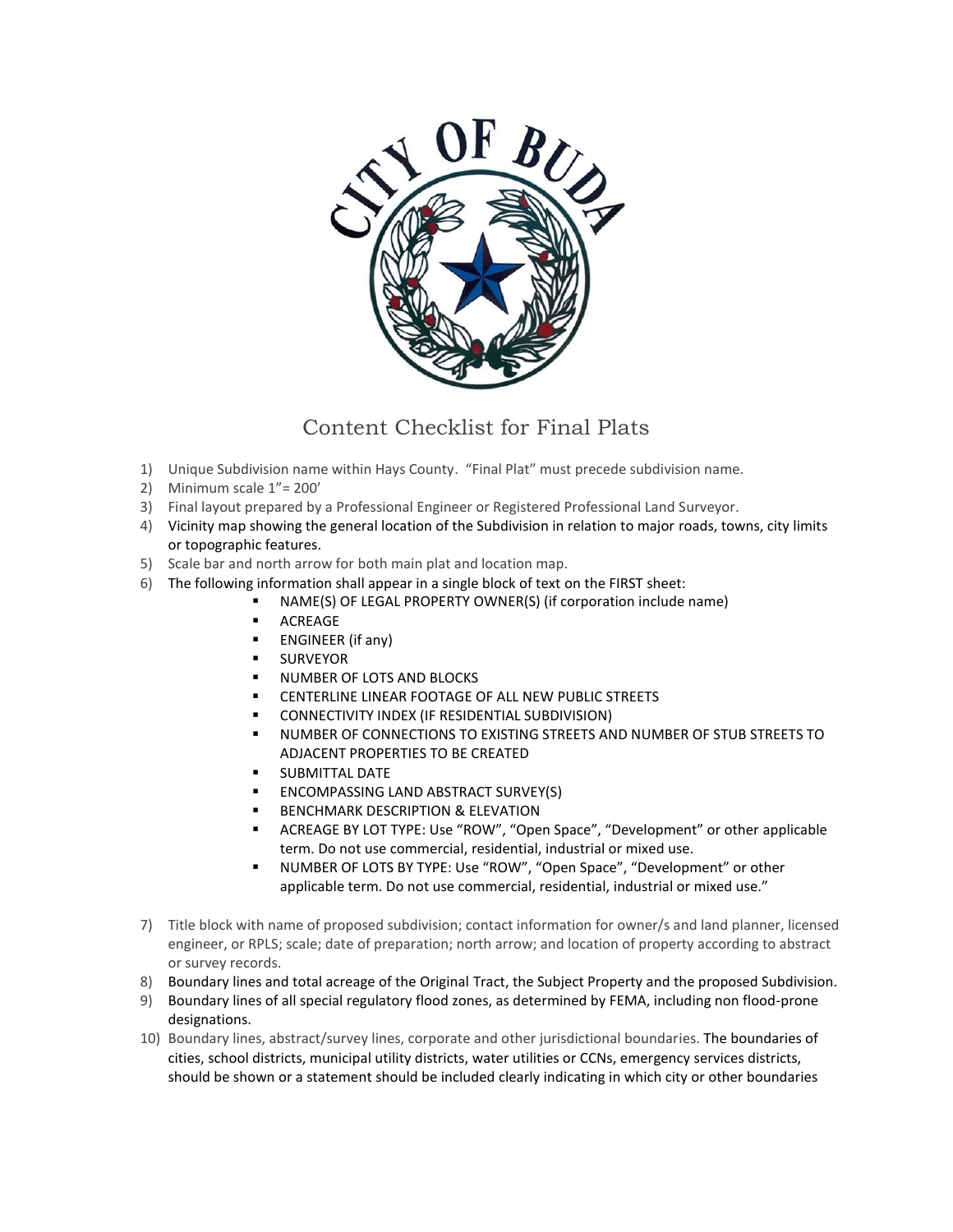the subdivision is located. In the event any lot lies within more than one jurisdiction, then the plat shall clearly state the number of acres within the lot that lies within each jurisdiction.

- 11) Location, dimension, name and description of all existing/recorded and proposed streets, alleys, reservations, easements, railroad rights of way, etc. within subdivision, intersecting or contiguous with boundaries for forming boundaries.
- 12) Lot table including block and lot numbers, square footage, acreage and lot type for each lot.
- 13) Bearings and distances sufficient to locate the exact area proposed for the subdivision.
- 14) Full calls for all survey monuments, including any required concrete monuments.
- 15) Lengths and bearings of all straight lines, radii, arc lengths, tangent lengths and central angles of all curves (may be placed in a table).
- 16) Streets: street names must be continuous from any adjacent subdivisions.
- 17) Reference ties via courses and distances to at least one recognized abstract or survey corner, or existing subdivision corner.
- 18) Name, location and recording information of all adjacent subdivisions or property owners.
- 19) Location of all existing property lines, existing lot and block numbers and date recorded, parks, public areas, and easements of record with recording information. Show existing adjacent lots using dashed lines.
- 20) Clearly labeled lots with lot numbers, block numbers, square footage, and proposed special purposed use, if applicable.
- 21) All dimensions for front, rear, and side lot lines labeled or referred to in a table.
- 22) Sites to be reserved or dedicated for parks, schools, playgrounds, other public uses or for private facilities and amenities if applicable.
- 23) Depiction of the Neighborhood Box Unit or Central Delivery Point Area for mail.
- 24) A note stating whether or not the subdivision falls within a FEMA 100-year regulatory floodplain and if so, the Engineer's statement of the minimum permissible finished floor elevation for each affected unit that will protect the improvements from flooding or high waters.

If no regulatory floodplain:

"NO PORTION OF THIS SITE IS LOCATED WITHIN THE 100-YEAR FLOODPLAIN PER FEDERAL EMERGENCY MANAGEMENT AGENCY, FLOOD INSURANCE RATE MAP PANEL NO.  $\overline{\phantom{a}}$ , DATED

\_\_\_\_\_\_\_\_\_\_\_\_\_\_\_\_\_\_."

If in regulatory floodplain:

"A PORTION OF THIS SITE IS LOCATED WITHIN ZONE \_\_\_\_\_\_ OF THE 100-YEAR FLOODPLAIN PER FEDERAL EMERGENCY MANAGEMENT AGENCY, FLOOD INSURANCE RATE MAP PANEL NO. DATED \_\_\_\_\_\_\_\_\_\_\_\_\_\_\_\_\_\_."

- 25) Notes declaring whether or not the subdivision is within an area designated as an Edwards Aquifer recharge or contributing zone.
- 26) Plat note stating: "This plat conforms to the Preliminary Plat approved by the Planning and Zoning Commission on [INSERT APPROVAL DATE] ."
- 27) Standard legend for interpretation of points and lines.
- 28) Note stating setbacks shall be in accordance with the 2017 Buda Unified Development Code.
- 29) Note stating sidewalks will be constructed in accordance with the 2017 Buda Unified Development Code.
- 30) Note stating public utility and sidewalk easement width being provided, if any.
- 31) Preamble (also referred to as Owner's Acknowledgement and Dedication) with owner(s) name(s) and title (s), acreage of area to be platted as described in Public Records, and proposed subdivision name exactly as in title block.